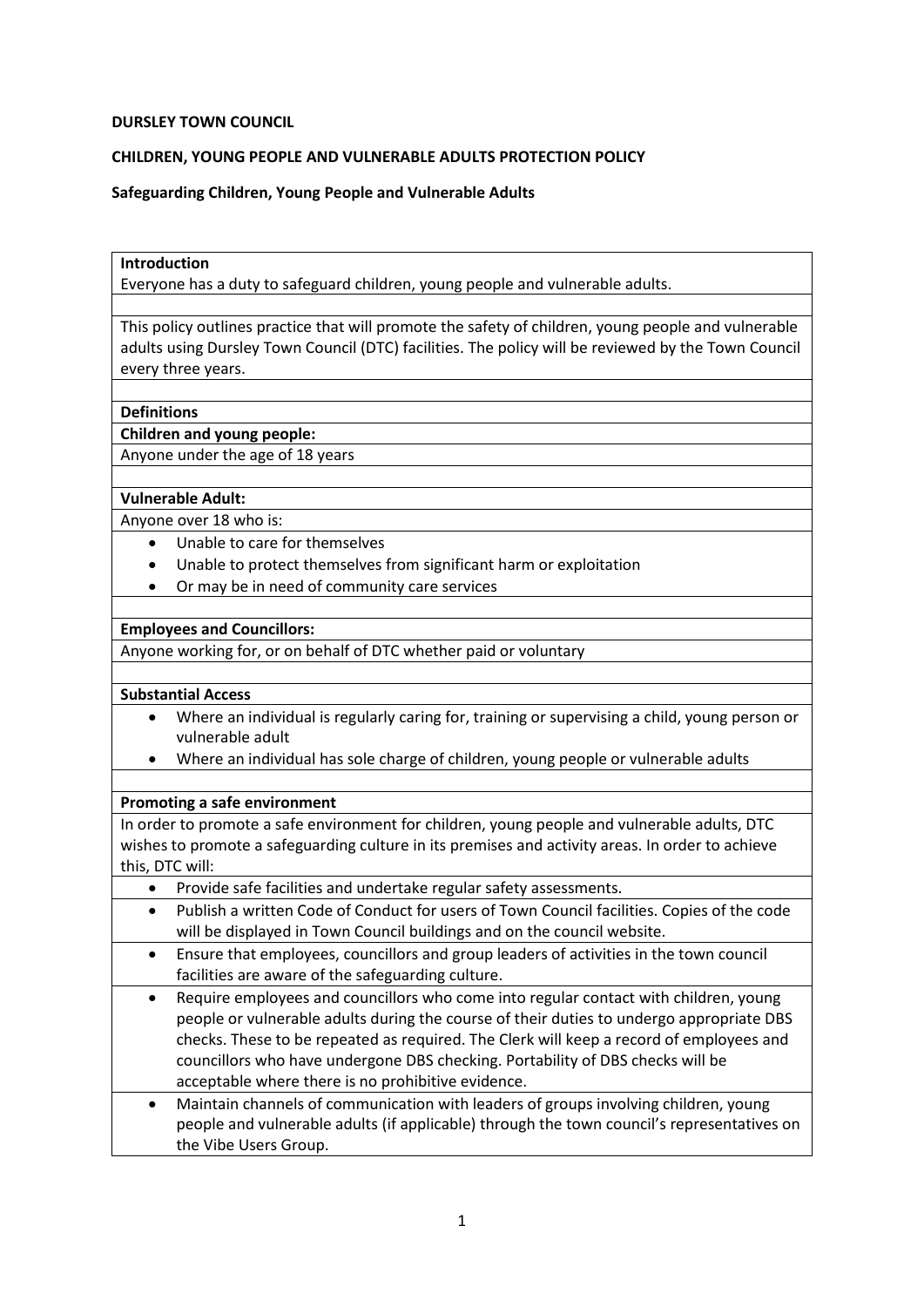- Make available on public notice boards and to employees and councillors, the contact details of the Gloucestershire County Council Children's and Adult Services .
- Children's helpdesk 01452 426565 and Adult's helpdesk 01452 426868
- Emergency out of hours number 01452 614194 or email [edt@gloucestershire.gov.uk.](mailto:edt@gloucestershire.gov.uk)
- **In an emergency ring 999**

Employees and councillors have a duty to protect children, young people and vulnerable adults but are not responsible for deciding whether abuse is taking place. If they have concerns, these should be passed onto the Social Services Duty Officer.

**Hiring of facilities to groups for use with children, young people or vulnerable adults when group leaders have a regular and substantial access and parents/carers are not present.** 

- Have membership of a National Governing Body (NGB) or similarly recognised body.
- Have public liability insurance
- Have a suitable safeguarding children, young people and vulnerable adults policy or agree to work to the DTC's policy.
- Do risk assessments for individual activities
- Ensure group leaders are aware of the whereabouts of the first aid box
- Ensure that group leaders make their members aware of the DTC code of conduct and ensure that it is followed whilst using Town council facilities

# **Hiring of facilities**

Hirers must satisfy the following:

Adequate adult supervision is to be provided

They are aware of the Code of Conduct for Town Council facilities and are prepared to comply with it.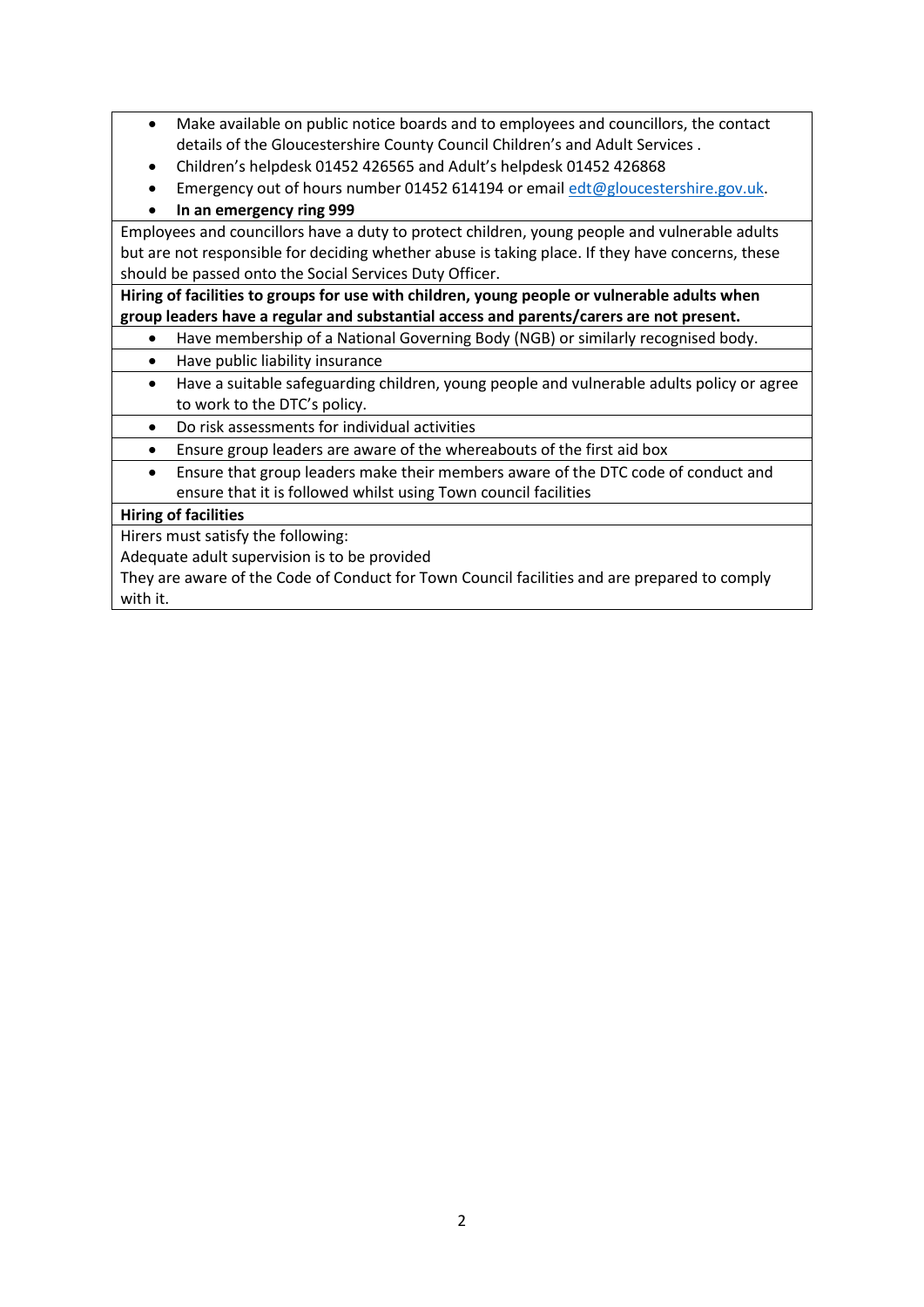### **DURSLEY TOWN COUNCIL**

## **CHILDREN, YOUNG PEOPLE AND VULNERABLE ADULTS PROTECTION POLICY**

Setting the Right Context for Safe Working

**Where DTC facilities are hired to external groups for use with children, young people or vulnerable adults when the group leader has substantial access and parents/carers are not present, the group leader will need to have a suitable safeguarding policy or work to that of DTC and follow this context for safe working. This is designed to protect those running or assisting with groups from allegations of poor practice or abuse.** 

#### **Safe Context**

Implement the safeguarding children, young people and vulnerable adults policy and procedures at all times.

Never leave children, young people or vulnerable adults unattended with adults who have not been subject to a DBS check.

Do not allow allegation to go unchallenged, unrecorded or unreported.

## **Good Preparation**

Plan activities to involve more than one person being present or at least in sight or hearing of others. Alternatively, record, inform others of your whereabouts and intended action.

Where possible, have male and female leaders working with a mixed group.

Ensure registers are complete and attendees are marked in and signed out (under 8's must be collected by a parent/carer).

Ensure photos or videos are not taken without written permission from parents/carers.

Ensure you have access to a first aid kit and telephone and know fire procedures.

Ensure that where a child, young person or vulnerable adult needs assistance with toilet trips and when first aid is required that this is carried out in pairs or in the latter case, that it is carried out where you can be seen.

Ensure appropriate clothing is worn by yourself and those participating at all times.

When working outside, ensure activities, breaks and clothing are suitable for the weather conditions and that shelter is available where possible.

## **Setting the Right Environment**

- Set an example you wish others to follow
- Treat everyone with respect
- Ensure everyone has an equal opportunity to participate
- Do not show favouritism
- Do not do things of a personal nature that individuals cannot do themselves
- Deal firmly and fairly with attention seeking behaviour